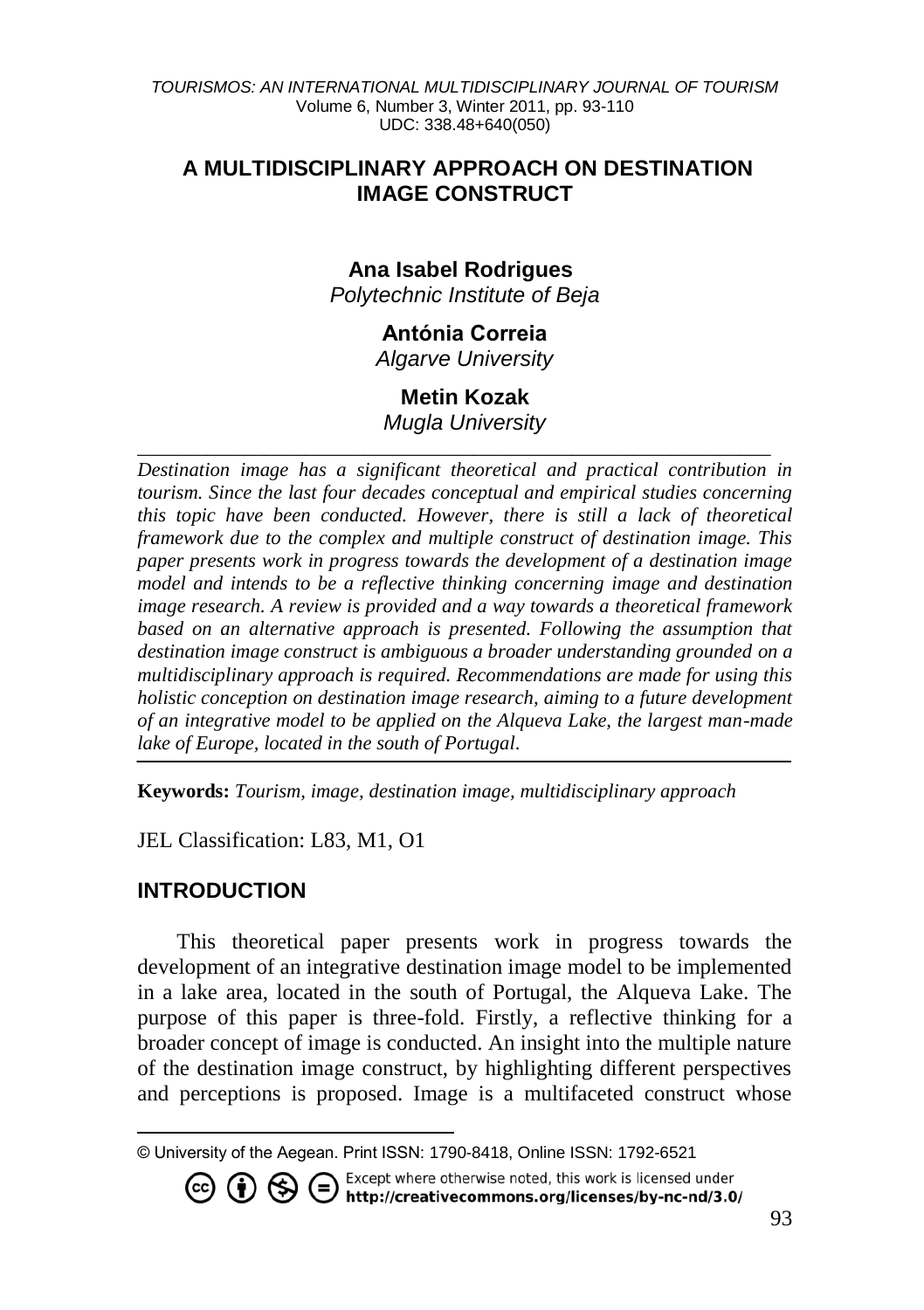nature is inextricably linked to other fields of knowledge. In fact, Boulding (1956) proposed `eiconics´ as a new discipline of image theory which draws from a large number of different fields, a similar path as cybernetics. Secondly, particularly related to the topic of this research, a review of destination image literature based on a marketing perspective is presented. Despite the importance of this research line after forty years of work, several authors continuously recognized a lack of conceptual framework (Fakeye & Crompton, 1991; Echtner & Ritchie, 1991, 2003; Gartner 1993; Tasci et al., 2007). Tasci et al.(2007:217) stated that "a close look at image theory in the tourism context reveals that a systematized structure has not been achieved in either conceptualizing or operationalizing the destination image construct." Determining destination image seems, therefore, to be a complex task. As the literature review revealed, destination image construct "is one of those terms that will not go away...a term with vague and shifting meanings" (Pearce, 1988:162). According to the assumption that this is an elusive construct a more broad understanding is required. Thirdly, this paper presents a first attempt towards building a theoretical framework grounded on a multidisciplinary approach of the destination image construct. This is in line with Gallarza et al. (2002) for whom multidisciplinarity is the essential characteristic of destination image. Finally, theoretical and practical recommendations are made for using this alternative approach on destination image(DI) research. For a more clear picture,Figure 1 synthetizes the rationale behind this paper.

Figure 1. Rationale of the paper

**Goal:**Contribute to a better understanding of DI construct through a reflective thinking in order to develop in the future a theoretical framework and model

Assumptions: DI construct is ambiguous due to a complex, multiple, relativisticand dynamic nature. Different perspectives contribute to this construct

Argument/Conclusion: Despite the importance of DI as a research line there is still a lack of conceptual framework. This construct cannot be understood as narrow; it requires an integrated, holistic and multidisciplinary approach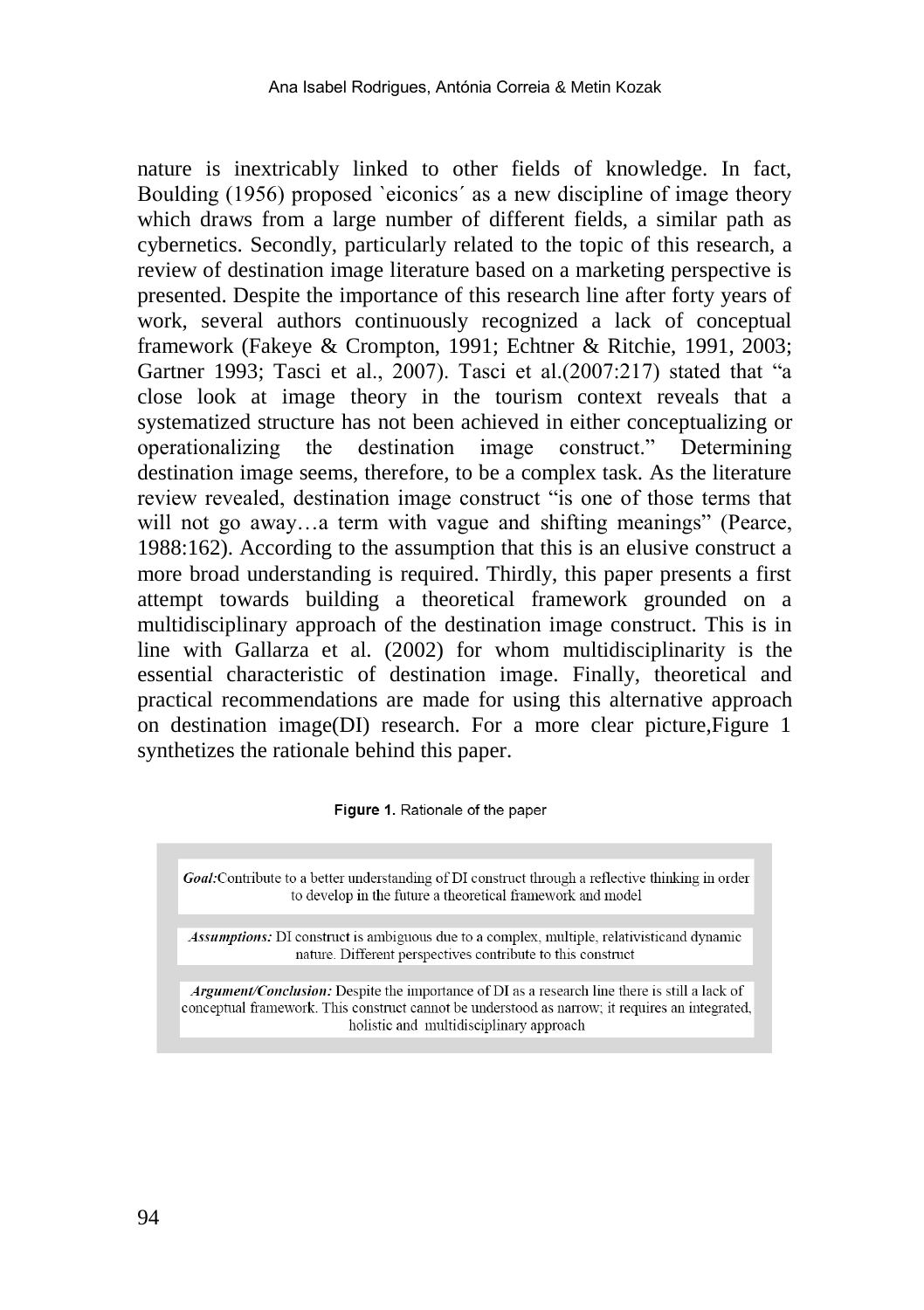# **DISCUSSION OF IMAGE**

## **Understanding image**

The place of `image´ in society has been the center of an extensive debate worldwide, mainly in the last century. By the mid-1950´s, researchers began to explore the role of image in this context. Boulding´s book is one of the main references related to the role and importance of image in society. According to him the human behavior is totally dominated by what man believes to be true; by his subjective knowledge and not by true knowledge. He states that "it is this Image that largely governs my behavior" (Boulding, 1950:6). Therefore, the world is what man believes to be true and not by truth itself. Boorstin in 1961 also corroborated this perspective in his controversial book. In a rather critical way, he reinforced the strength of 'image' in society, specifically in America, through the notion of `pseudo-events´, a new phenomenon. These types of events are planned to be reportable in order to create illusions, which have become the America's business. Through them the power of image is reinforced, because "We have become so accustomed to our illusions that we mistake them for reality (…). They are the world of our making: the world of the image" (Boorstin, 1992:6). Later on, in 1969, the "La Civilization de l´image"by Fulchignoni (Costa, 1992) also highlighted the influence of `image' in a world profoundly marked by visual signs.

Despite the importance of image in contemporary society, its roots are much deeper. Etymologically speaking, `image´ derives from ikon, a technical term in Greeks poems that refers to an image, figure or representation of something. In that context an image was confined to a visual representation about (physical) things that truly existed in reality. Simply put, it transformed physical stimuli into mental pictures. Since the first appearance in English in the 13th century, the word `image´ has become entangled in multiple and conflicting meanings. Stern et al. (2001) refer to it as an ´elastic referentiality´ accumulated over centuries. According to them, all the definitions listed in Oxford English Dictionary can be grouped in three main conceptions: (1) copy of an object from the external world (image as a figure, aspect, reflection); (2) a symbol of an object from a representational world (image as reproduction, imitation); (3) idea of an object from an internal world (mental image, perception, impression). In this line of thought, Costa (1992) also considered three main types of images: (1) `retinal images' that are formed by retina; (2) `material images´ produced by man based on an iconic world; (3) `mental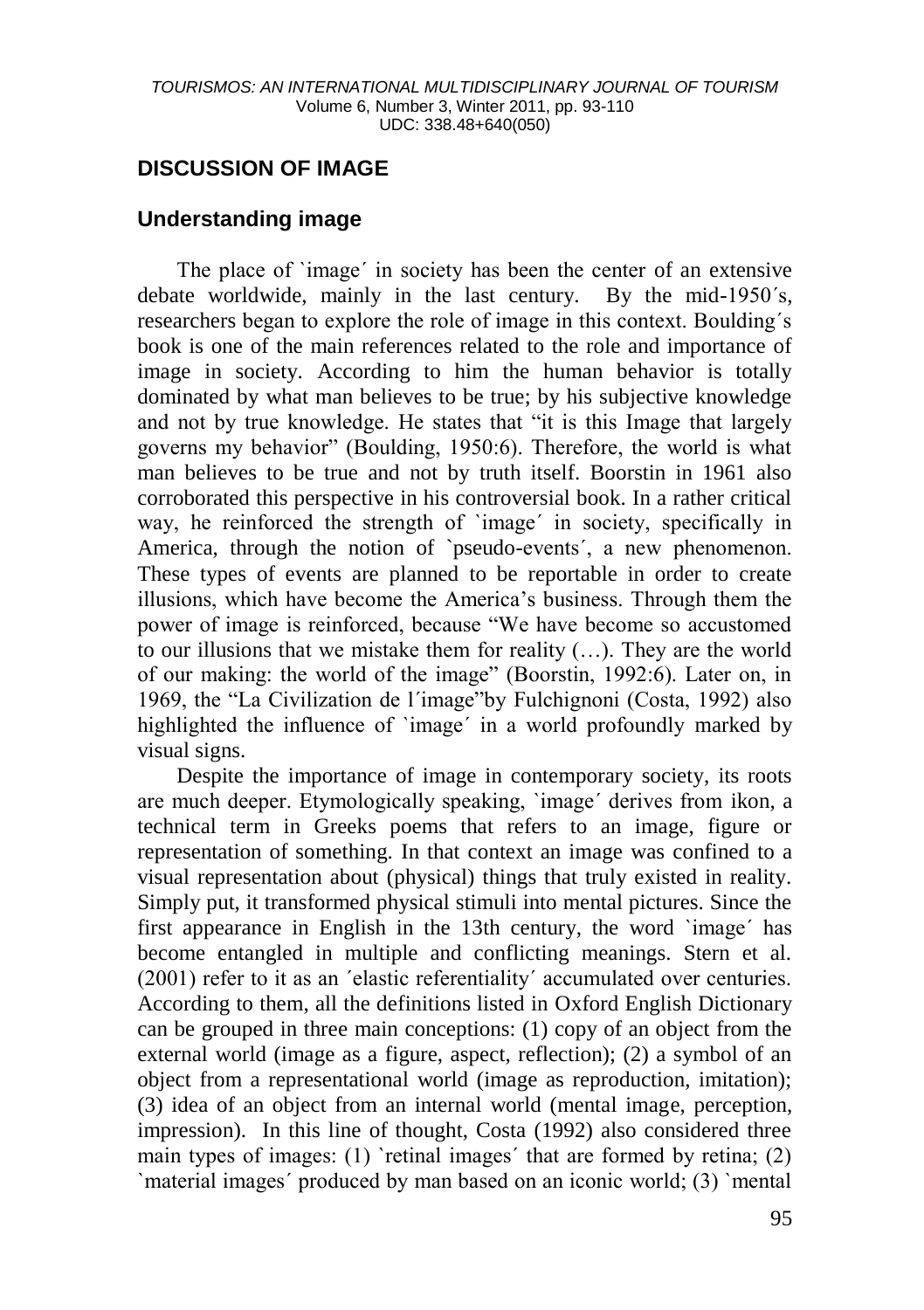images´ originated through perceptions based on man's experience. As a consequence of the definitional ambiguity,image construct has been used inconsistently. Image is, nowadays, an elusive concept, a single word that represents different ideas. There isn´t one image, but several images. In fact, it might be said that there isn't a single image of image.

Based on the above observations, image seems to be a broad idea/domain that includes a diversity of phenomena and lies on the contribution of several sources. Stern et al. (2001) noted that poetics, semiotics, linguistics, philosophy were responsible for etymological detours since the term first appearance in the 13th century. This line of thought concerning multidisciplinary perspective towards image construct seems to be the driving force behind Boulding´s (1956) rational. He proposed `eiconics´ as a new discipline explaining that "theory of image does provide a basis for the integration of a great deal of intellectual work which previously has seemed rather unrelated" (1956:160). Furthermore, this field (eiconics) would then provide a way to organize a large body of knowledge around the concept of image, following the same path as Cybernetics. A similar point is found in Costa (1992) when the author goes even further arguing that image, as a form of communication, is considered as a `global science´. This rational is underpinned by principles of integration and coordination which informs `image´ as a field of expertise.

Given the research earlier cited and the previous assumptions, a multidisciplinary conception seems to provide the groundwork for image as an emergent discipline. This new body of knowledge will be a result of the integration of various theories and methodologies, and not just a collection of different disciplines. In this sense, philosophy, semiotics, psychology and marketing, among other disciplines, have been focusing on a different dimension of image providing multiple understandings.

### **Multiple Contributions**

Historically, different aspects of image have been the province of different disciplines. Philosophy, in general,has been reflecting on the relationship between reality and man´s perception of it, which is a central discussion in image concept. The long debate between Plato and Aristotle related to world knowledge was just the beginning. Plato argued that knowledge about the world was purely intuitive and emerged from nonsensible forms. Concepts and ideas are innate to man and defined a priori. Aristotle, on the contrary, stated that knowledge was obviously accessible only through man´s perception based on his experiences. In other words,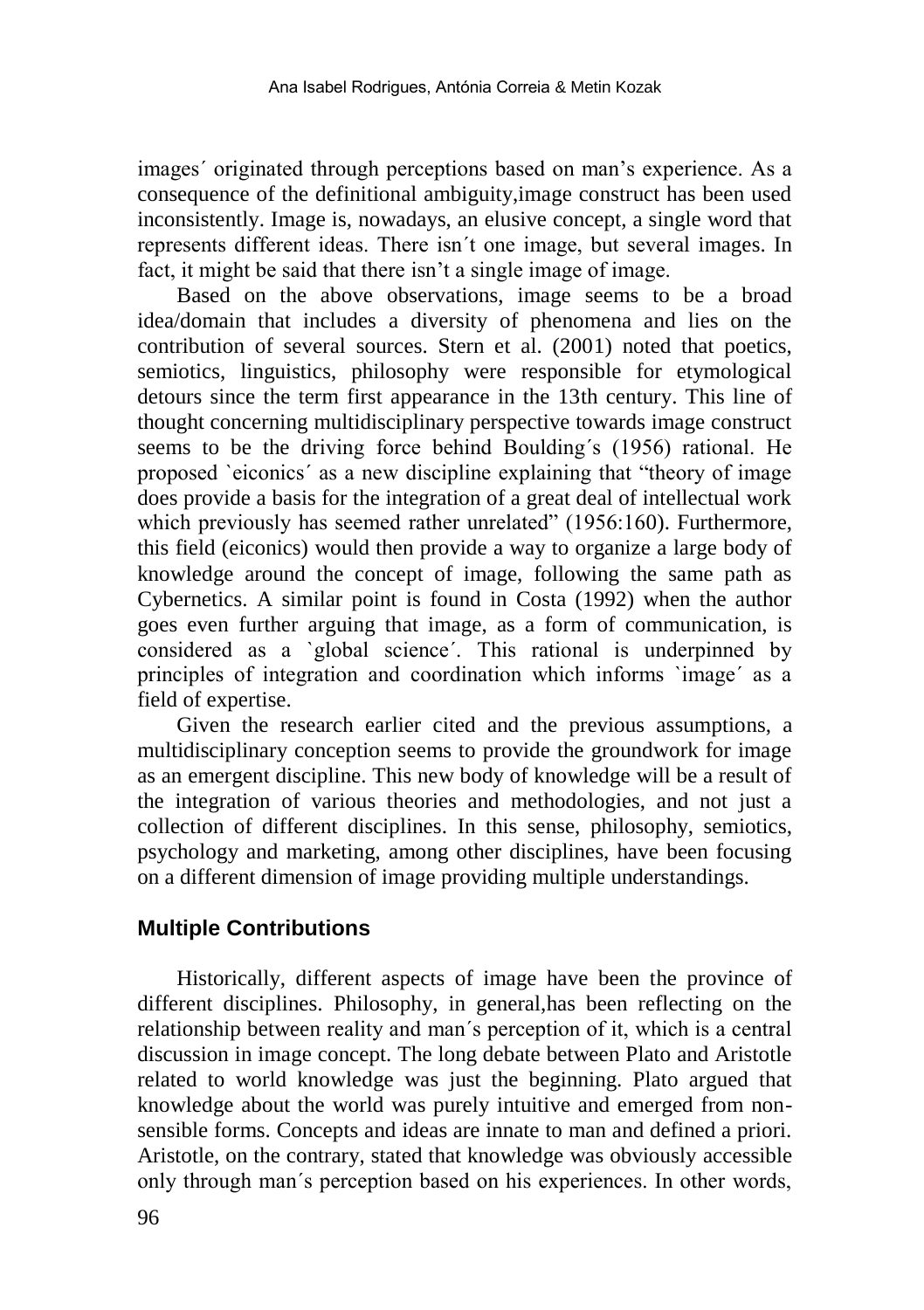nothing exists in mind without being first perceived through senses. This profound and interesting debate about reality and how man perceives it gave rise to the development of two well-known philosophical movements (Kastenholz, 2002): (1) positivist approach, where reality is disconnected from human perception; (2) phenomenological approach, where reality is intrinsically linked to human perception. In sum, philosophy contributes to better understand the theoretical foundation of image by bringing a special kind of reflective thinking expertise.

The findings of Psychology as a discipline are also of considerable importance for understanding image concept. This field is particularly expert on analyzing human processing systems resulting in a significant contribution to image theory. In the mid of the 1950´s cognitive psychology emerged as a separate discipline "concerned with the internal processes involved in making sense of the environment, and deciding what action might be appropriate" (Eysenck & Keane, 1990:1). The information-processing approach was the most adopted by researchers arguing that the information made available by the environment is processed by a series of processing systems. Perception is considered to be one of the most important since information is extracted from environmental stimuli mainly through this process. Later evidence in psychology has demonstrated that imagery also assumes an important role in processing systems research. According to MacInnis & Price's (1987) theory, imagery processing is evoked mainly as a sensory perception, based on man´s experience, resulting in mental images. Perceptions and, consequently, images are formed not only through descriptive or discursive information, but also from imagery. Thus, sensory experience assumes a new dimension in imagery processing approach. This was an important contribution to image theory since it marks the beginning of a ´sensory era´. With this new approach, the study of perceptions as a result of man´s experiences and sensations assumes a new dimension in image formation process.

Another example is related to Semiotics point of view. Symbols, signs and communication have been discussed since Plato, Aristotle, Locke and Leibniz.But it was only in the 20th century that semiotics emerged as a discipline through the work of Ferdinand Saussure, Charles Peirce and Roland Barthes. The signs systems or codes that facilitate production and interpretative responses are the semiotician's scope of study (Mick, 1986). Words, images and objects are signs and a sign needs to be transformed into meaningful information. As "we live in a world saturated with screens, images and objects, all demanding that we look at them" (Mirzoeff, 2009:1) images, mainly visual ones, require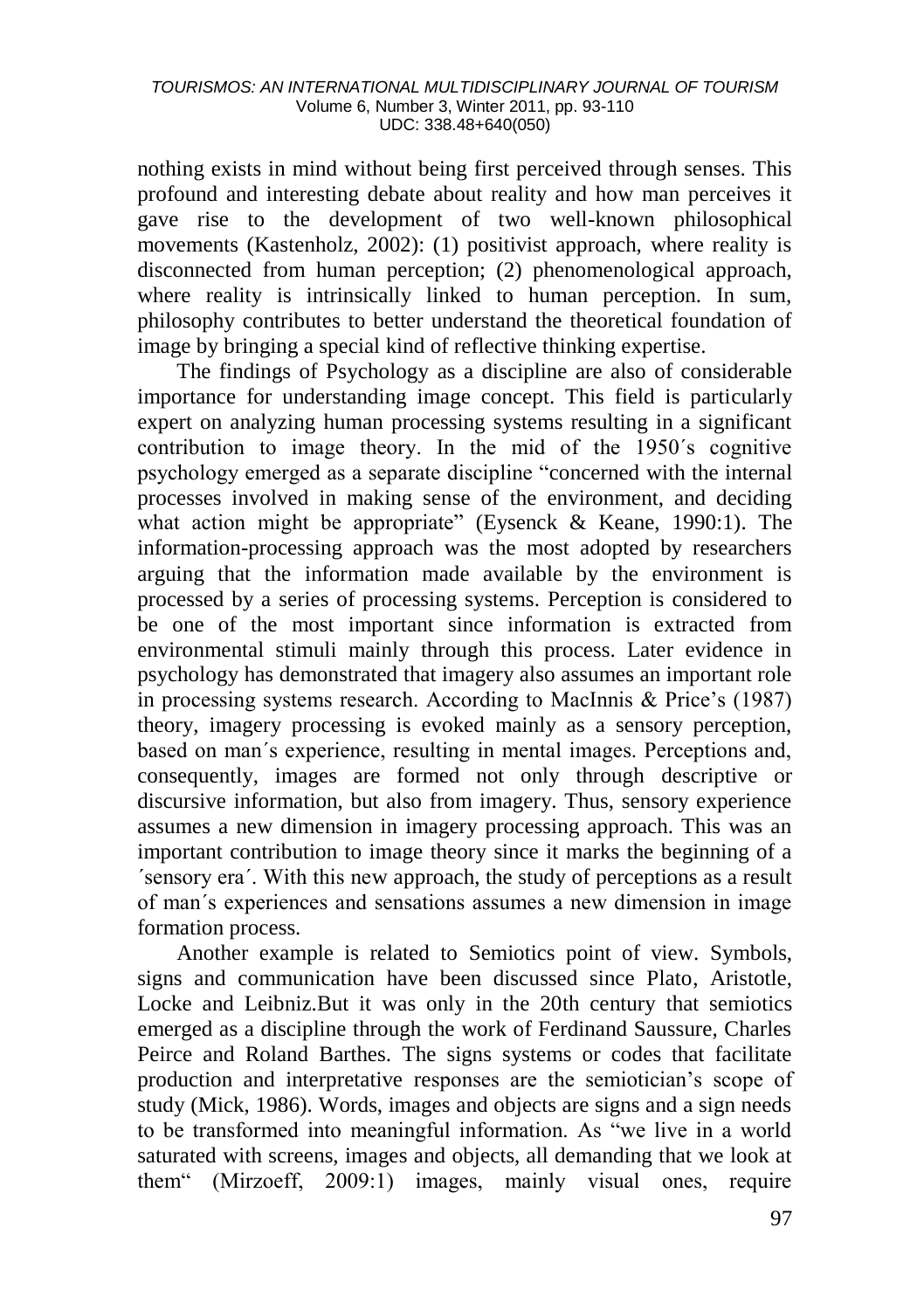interpretation. As a result of a more deeply visual world, a semiotic subfield has emerged – visual semiotics – founded by Roland Barthes, Lindekens, Umberto Eco, among others (Lefebvre, 1999). According to Lindekens, visual perceptions are the basis of men´s language and most of their mental images are conditioned by visual operations. In sum, semiotics is essentially an instrument through which an idea, a notion, a symbol, an impression or a sensation is transformed into meaningful information. This discipline mainly provides instrumental support to image theory. In conclusion, Figure 2 synthetizes the previous discussion, suggesting the interconnection between multiple insights and multiple definitions concerning image.

Finally, as observed before, Boulding (1956) argued that image concept totally influences human behavior. After this assertion, marketers started to be concerned with consumers' images about products, services and companies themselves.

Since this study will focus on an intradisciplinary marketing perspective, particularly related to tourism, a first review of destination image is presented.





## **DESTINATION IMAGE: AREVIEW**

Image is of paramount importance in tourism activity where `primary resources´ (climate, monuments, traditions, ecology) and `secondary resources´ (accommodation, transport, catering, activities) are the basis for the production of services. According to Middleton & Clarke (2004), tourism products are a composite of elements, tangible and intangible, based on an activity at a destination. For them, images are an important component of the tourism product as a result of its generic and particular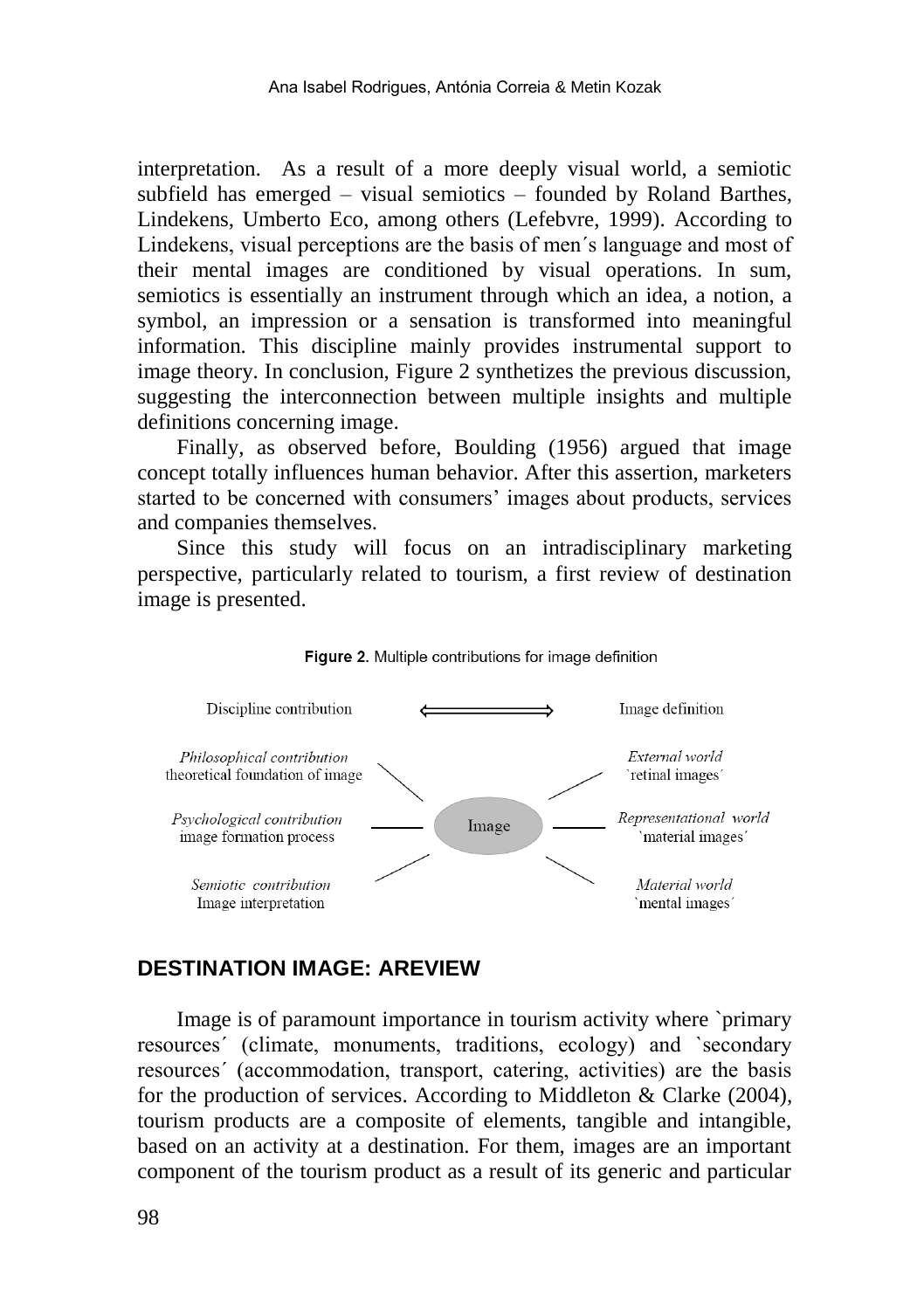#### *TOURISMOS: AN INTERNATIONAL MULTIDISCIPLINARY JOURNAL OF TOURISM* Volume 6, Number 3, Winter 2011, pp. 93-110 UDC: 338.48+640(050)

characteristics. Understanding these characteristics, mainly the specific ones, helps to explain why images are crucial for this activity (Rodrigues, 2004). Intangibility, heterogeneity, and inseparability are the main characteristics of service products (Holloway, 1995; Seaton, 1996; Cooperet al., 1998). Intangibility means that the tourist travel decision is mostly based on impressions, perceptions and ideas. What consumers really buy are invisible elements of the product or destination and not the product itself. At the same time, inseparability and heterogeneity indicate that there is a great subjectivity in providing tourism services. The producer (service provider) and consumer (tourist) not only determinately participate in the service, as they are the service itself. In sum, the tourism product is underpinned by impressions, interpretations, perceptions, sensations, and meanings. Simply put, tourism product is grounded on images.

Added to these generic features, tourism product has also particular characteristics related to its complex nature. Interdependence of tourism products is the most commonly recognized characteristic, grounded on a combination of several products. Krippendorf (1971) proposed the term ´complementarity´ to highlight the idea of interconnection between the different tourism services suppliers (accommodation, transport, attractions). Schmoll (1977:28) confirmed this argument later, saying that "in isolation, the various product elements are of limited value to the tourist - their combination creates great value and desirability."In this  $context.$  Buhalis $(2000)$  uses the metaphor 'dynamic wheel' demonstratethe potential synergy between the several stakeholders involved in tourism development. Positioning and promotional strategies in order to create an effective destination image is a good example of cooperation among the different stakeholders. An activity profoundly characterized by a fragmentation among the different categories of tourism services requires a strong image to promote the destination as a whole. Therefore, marketing countries as tourism destinations have become an area of a great importance since the 1970´s (Schmoll, 1977; Seaton, 1996; Morgan & Pritchard, 1999; Middleton & Clarke, 2004; Munar, 2009).

At this point it seems appropriate to focus on destination image as a sub-field of destination marketing. This research field has four decades of study, since the definitions of Hunt (1975) and Crompton (1979) were evoked. Since then, several papers have been published in scientific journals (Gallarza et al., 2002; Pike, 2002; Tasci et al., 2007; Stepchenkova & Mills, 2010). Although a substantial number of studies have been conducted for almost four decades, several authors still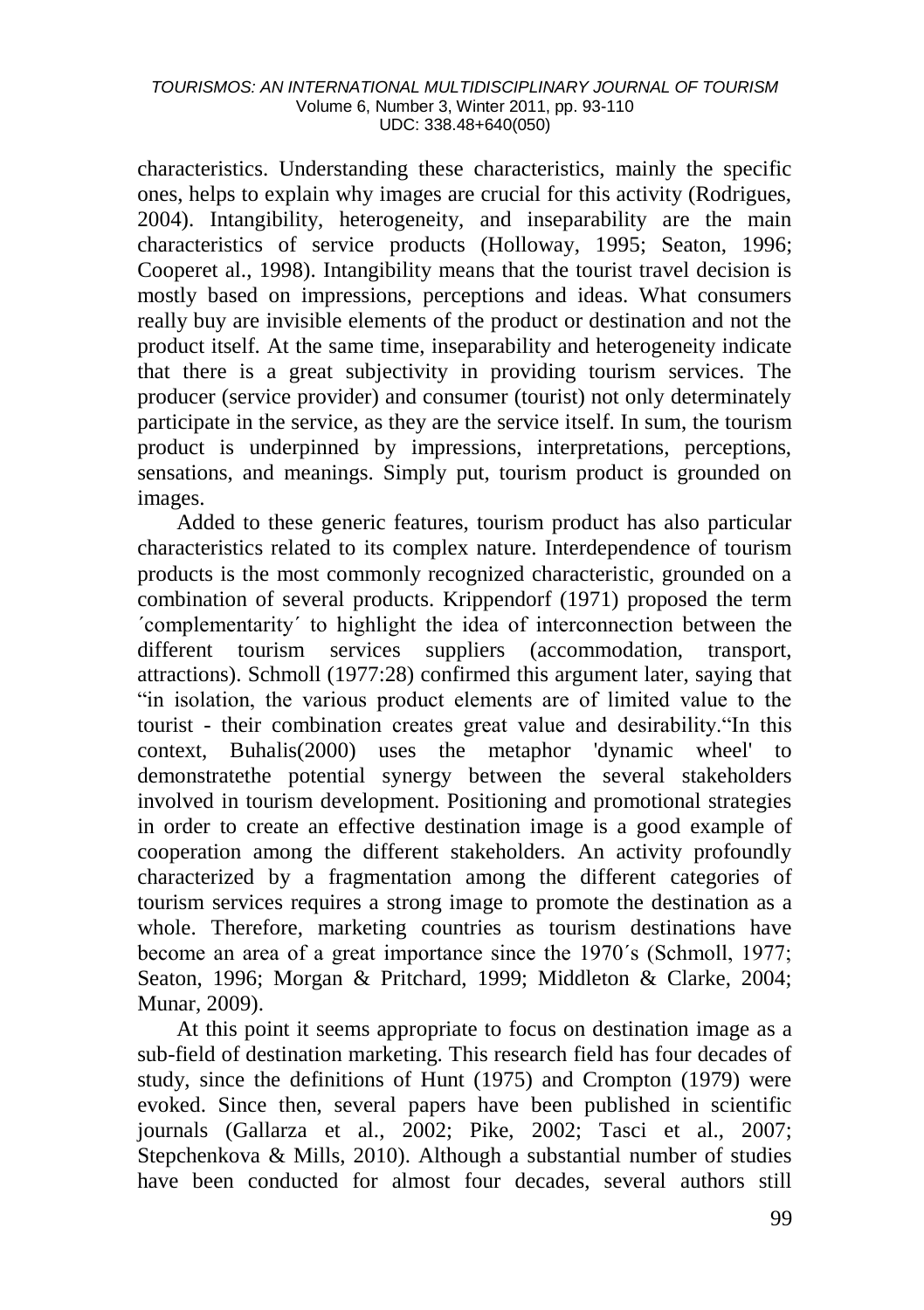recognize a lack of conceptual framework around destination image (Fakeye & Crompton, 1991; Echtner & Ritchie, 1991, 2003; Gartner, 1993). There is still no consensus on how to define it as a result of its ambiguity. As Pearce points out "image is one of those terms that will not go away, a term with vague and shifting meanings" (1988:162). Gallarza et al. (2002), in their conceptual model, clearly demonstrate the complexity of destination image construct concluding that this is a very complex, multiple, relativistic and dynamic concept. They argued that the essential characteristic of destination image research grounds on its multidisciplinarity. Bramwell & Rawding (1996) have also shared this view by broadening the conceptual base of this construct, through valuable insights form three disciplinary perspectives. For them "such different perspectives can usefully be integrated within a more sophisticated, multidisplinary approaches to place images" (Bramwell  $\&$ Rawding, 1996:203). In this sense, multidisciplinarity seems to be rooted in destination image construct.

As discussed before, tourism generates intangible products characterized by a constant appeal to dream, imagery, emotion and sensations; where the notion of service gave place to a new era, that of experience; where the tourist must travel some distance to consume the tourism product. Therefore, the nature of tourism activity implies that image, from demand or supply perspective, is assumed as a relevant factor for achieving destination success. The most recent destination development models, within the actual paradigm of sustainable development, considered image as a factor that adds value to destinations (Crouch & Ritchie, 2000).

In general terms there is a twofold perspective of image. Firstly, a `supply perspective´, which considers image as a nuclear component of the tourism product (Middleton & Clarke, 2004). As stated by Font (1997), a key element for destination development. Echtner & Richie (1993) also argue that image is a strategic tool for destinations since is responsible for their positioning. Image and brand are, in this case, interrelated concepts (Tasci & Kozak, 2006). Therefore, image is assumed as a highly competitive element for destinations (Ahmed, 1991). Secondly, a `demand perspective´, highlighting the role of image in traveler buying behavior (Hunt, 1975; Crompton, 1979; Chon, 1990; Martin & Bosque, 2008, among others). In sum, destination image is intrinsically linked to image construct.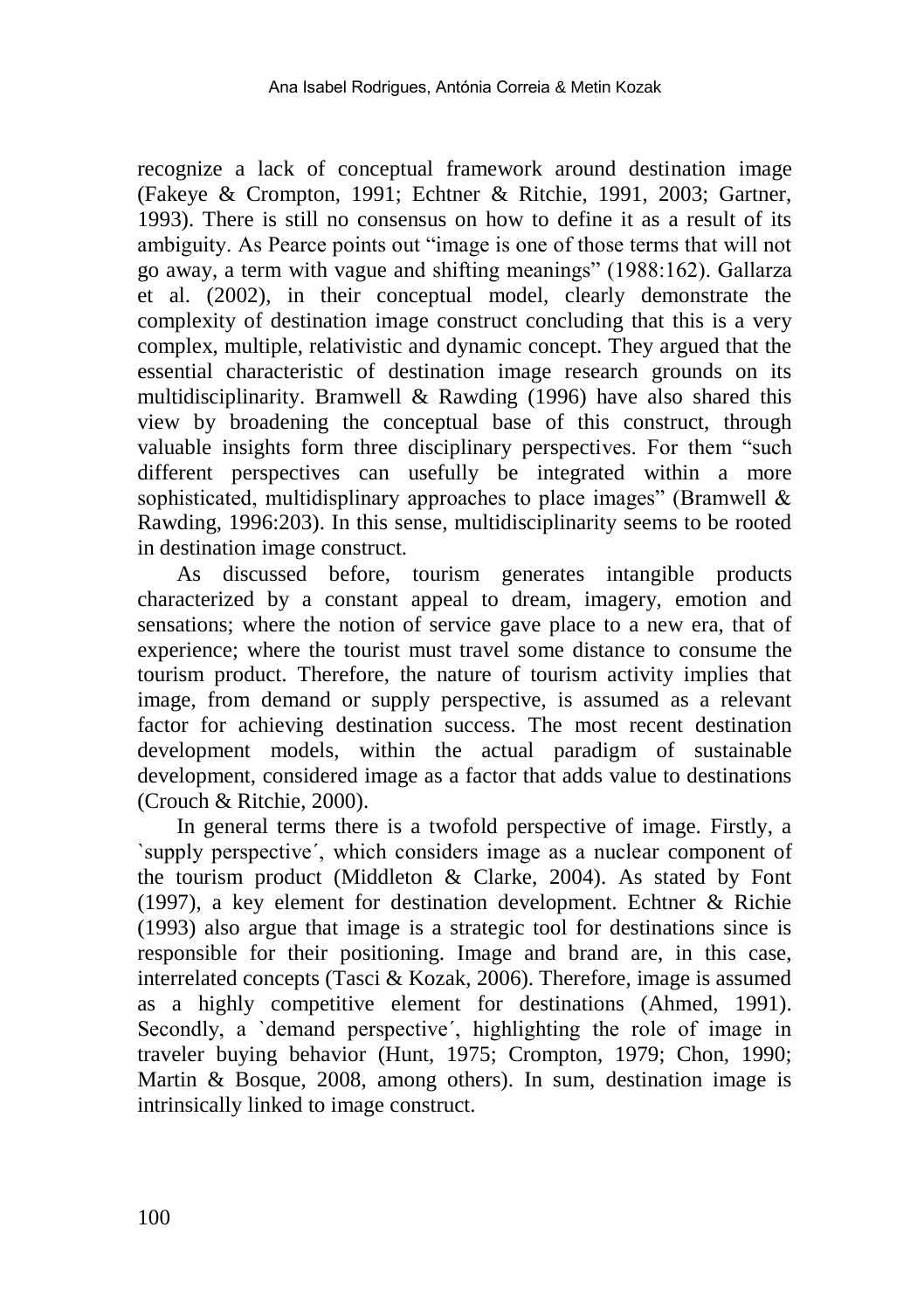# **TOWARDS A THEORETICAL FRAMEWORK**

Although a substantial number of destination image studies have been conducted, several researchers still recognize a lack of conceptual framework around destination image construct. There is still no consensus on how to define it. Whereas, some authors have argued the need for a broader approach for destination image, only few have considered it in the amount of studies produced over the last decades. It is evident that more research is needed within the framework of an holistic conception on destination image construct, as this paper proposes.

It was demonstrated in previous chapters that destination image construct is the crux of the discussion. Two different views can be distinguished, as depicted in Figure 3. A `unidisciplinary approach´ (UA), which explores the construct based on a single viewpoint from a single discipline, and a `multidisciplinary approach´ (MA), with a more broad understanding, where different perspectives, standpoints and theoretical predilections from several disciplines are considered (Rodrigues et al. 2010). This study will adopt the latter, considering the multidimensionality of destination image construct discussed in the last chapters. As a result of theoretical complexity and limitations of this construct (Fakeye & Crompton, 1991; Echtner & Ritchie, 1991, 2003;Gartner, 1993; Gallarza et al., 2002), a more broad approach argues that a multidisciplinary perspective will enrich a more marketing-oriented perspective (unidisciplinary approach).



Figure 3. MA and UA on destination image construct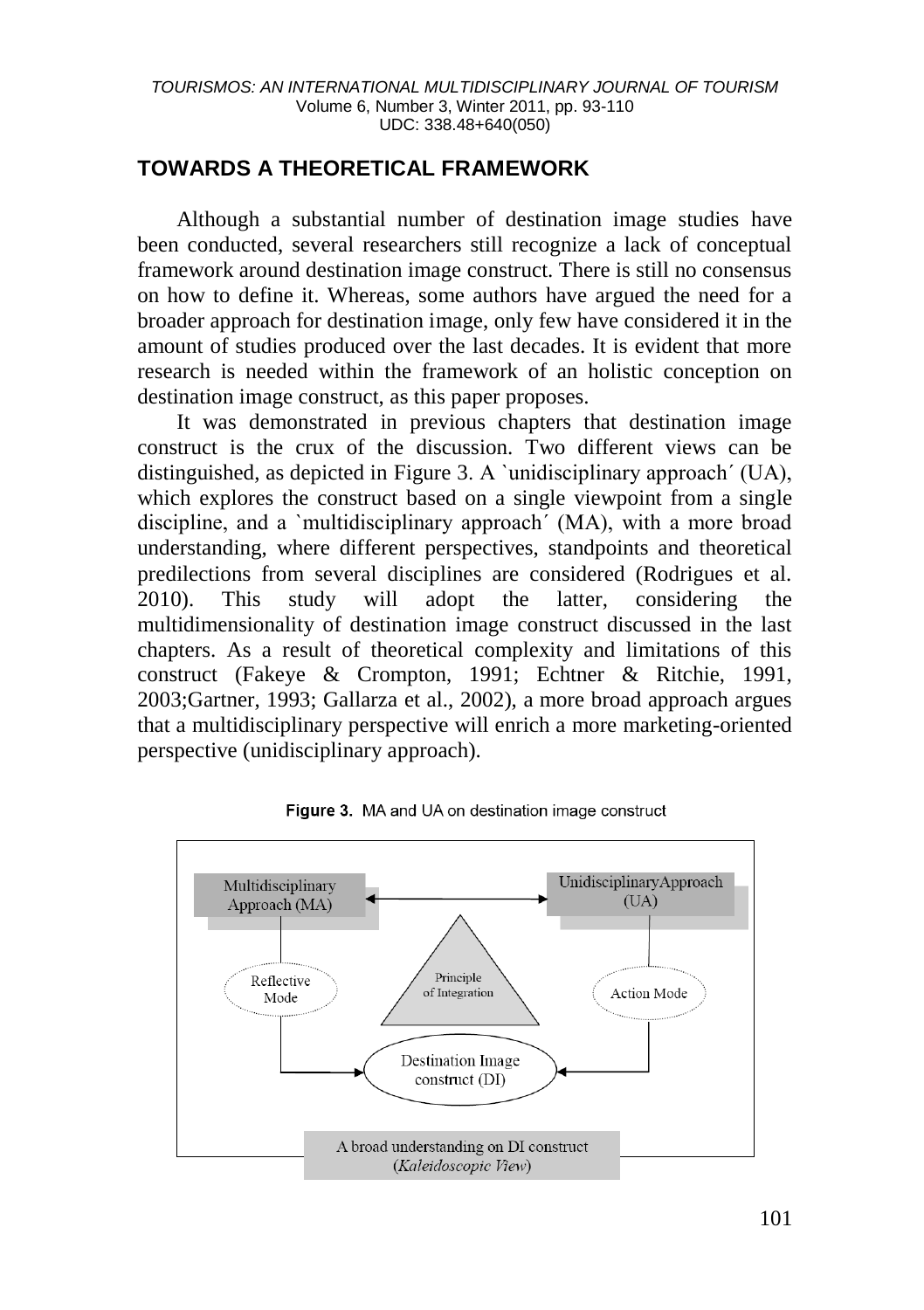In sum, the two approaches (MA and UA) are related to one another as part of a whole, following the Principle of Integration (PI). The PI consists of two dimensions, namely the dimension of reflective mode and the action mode, to borrow Tribe´s nomenclature used in another context (2002). The study of one dimension will be influenced by findings from the study of the other dimension. The former refers to a mindful understanding of image construct, considering different viewpoints from fields such as philosophy, psychology, semiology, among others. This dimension promotes a kind of a reflective thinking when image conceptualization takes place. The researcher becomes more self-aware of the complex and ambiguous nature of destination image construct through the valuable contribution of different insights. The latter approach represents a more practical view of this construct after understanding its nature (a marketing perspective). The different domains of image are related to one another as part of a whole; therefore the study of an aspect of image will be influenced by findings from the study of another aspect.

In a review of literature, Gallarza et al.(2002) presented a list of topics which have been discussed in destination image research (e.g. image formation process, assessment, influence of distance and time, role of residents, image policies). These topics represent a more unidisciplinary approach, in this case a marketing-oriented approach. In fact, the overriding aim of UA/marketing is defined by an action mode, which represents the operationalization of destination image construct. In conclusion, the PI suggests that both dimensions, the reflective and action mode, are important for a more broad understanding of the DI construct which Gallarza et al. (2002:73) named as ` kaleidoscopic view´.

According to the previous assumption that a multidisciplinary approach  $(MA)$  is required, Figure 4 provides a two-dimensional theoretical framework based on this alternative approach. A pretheoretic specification of the domain under study is the aim of the proposed framework. A key notion lies on the premise that a unidisciplinary research (as a disciplinary marketing study) will enrich destination image field, if a broader conception (multidisciplinary approach) is adopted. Two dimensions are considered in this model: (i) MA, in which contributions of several disciplines are identified (Philosophy, Psychology and Semiotic, etc.), and (ii) UA, where three main topics covered by destination image field are presented (concept, formation process and assessment). The interconnection between the two approaches/dimensions (MA and UA) can be characteristically summarized by a permanent interaction and integration of both, conceiving destination image construct as a whole. A more detailed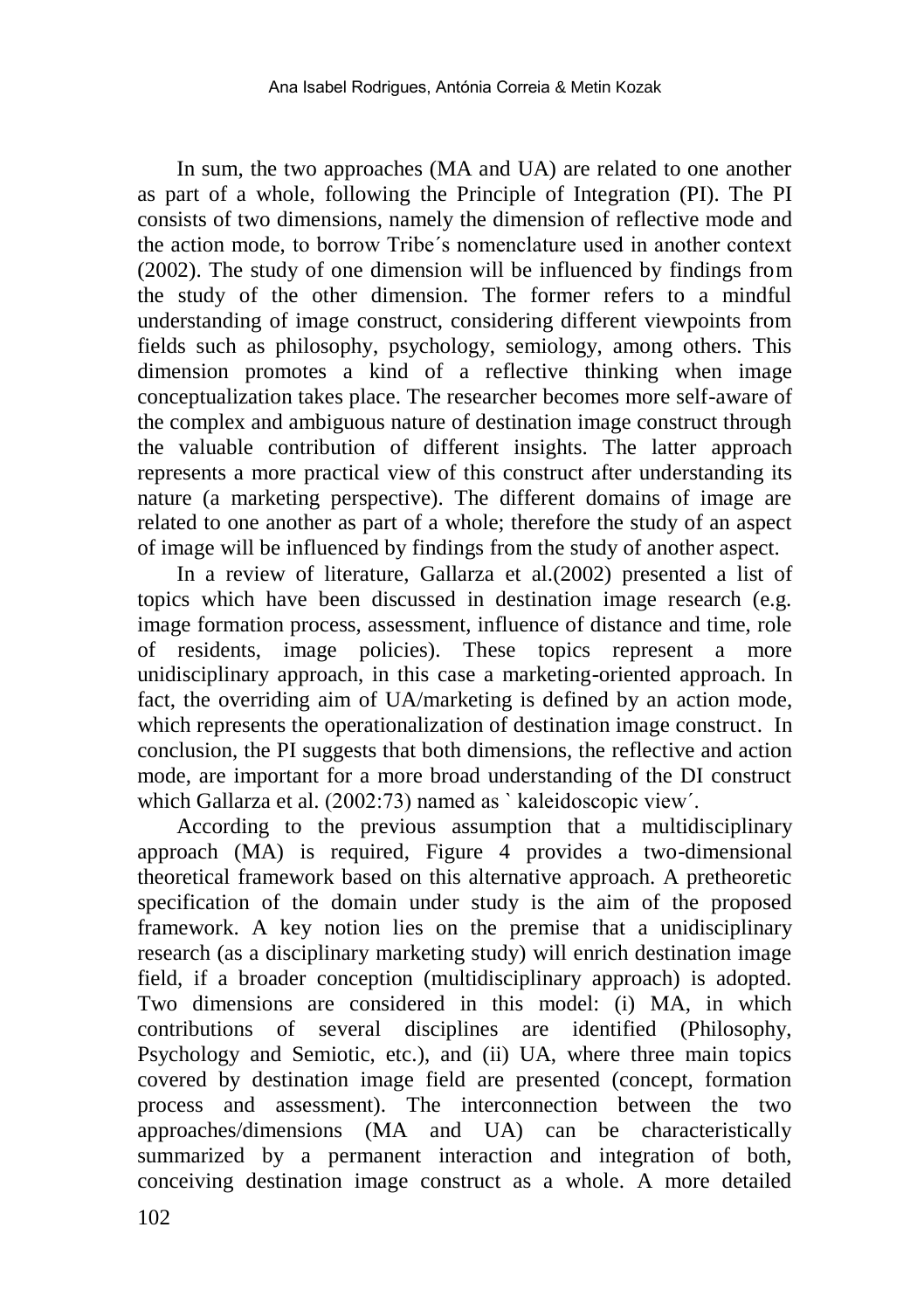explanation of the framework will be presented, emphasizing the two approaches.

# **Multidisciplinary Approach/MA**

*Philosophy* will be an important contribution for this study, particularly phenomenology as a sub-field, since it represents the interpretative study of human experience. It carefully describes things as they become conscious (Morant, 2000; Li, 2000). The central issue lies in how people exist in relation to their world. Therefore, place (e.g. destination) becomes one important dimension in phenomenological studies (Casey, 1996 cited by Cresswell, 2004). The phenomenology insight allows us to focus on destination image based on the nature of tourist experience. This experience needs to be interpreted and brought into the tourist consciousness. Access to that experience, which is responsible for conceiving a mental image of the destination, is always dependent on what tourists describe about it.

Concerning the *psychology* perspective, emphasis is given to cognitive psychology, which is concerned with the internal process of making sense with the environment, and deciding what action will be appropriate. From this field, constructs such as perceptions, visual perceptions, emotions, feelings, affects have been analyzed in destination image research. Lastly, *visual semiotics* as a sub-field of *semiotics* is basically an instrument which will help to interpret visual images (Echtner, 1999; Pennington & Thomsen, 2010). As pictorial destination images will be one of the domains covered by this study, a semiotic contribution will be strongly considered, within a multidisciplinary perspective.

# **Unidisciplinary Approach/UA**

This approach is related to the scope of this study - a marketing perspective of destination image. The topics which have been most frequently researched in the study of destination image were described through an extensive research conducted since the 1970´s (Chon, 1990; Pike, 2002; Gallarza et al., 2002; **Stepchenkova & Mills, 2010**). Three main areas of study are considered in this framework – conceptualization of destination image (image attributes), image formation process (types of images) and image assessment (multivariate methods and techniques). All these three subdomains make explicit the bases for providing pretheoretic assumptions, basic empirical research questions and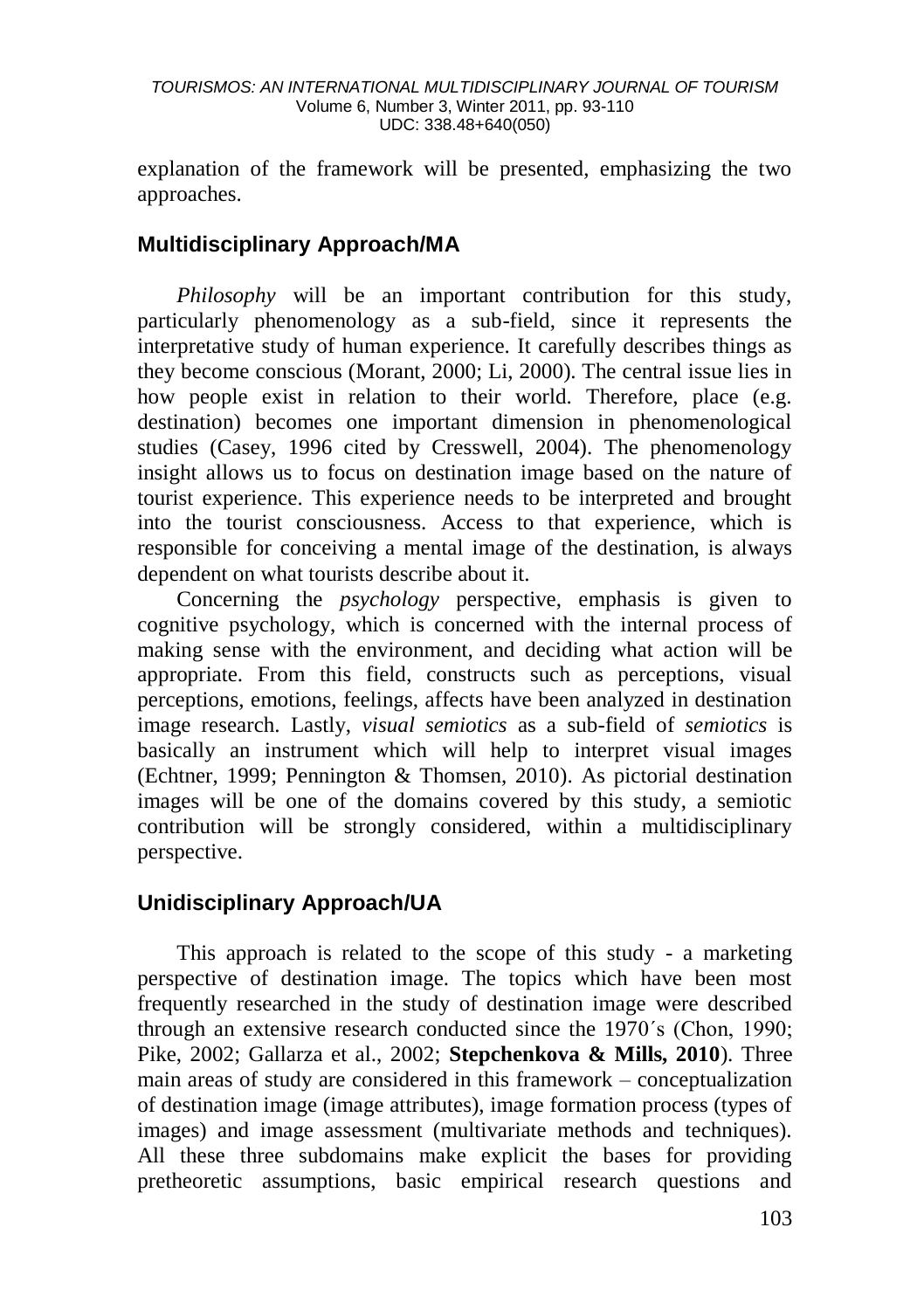methodological premises related to destination image field within a marketing-oriented perspective.

![](_page_11_Figure_2.jpeg)

Figure 4. Towards an integrative theoretical framework

104 Finally, the interior of the theoretical framework draws attention to demand (tourist´s perception) and supply (destinationpositioning) images.The proposal is to overcome the extensive literature focused mainly on supply attributes, ignoring the fact that emotional responses and awareness, rather than the real characteristics of the destination, are the basis for most tourists' perceptions (Silvestre & Correia, 2005). One of the assumptions of this framework is that an effective positioning strategy of destination is determined firstly by image assessments of tourist´s perception. As Pike & Ryan (2004:333) stated, "the positioning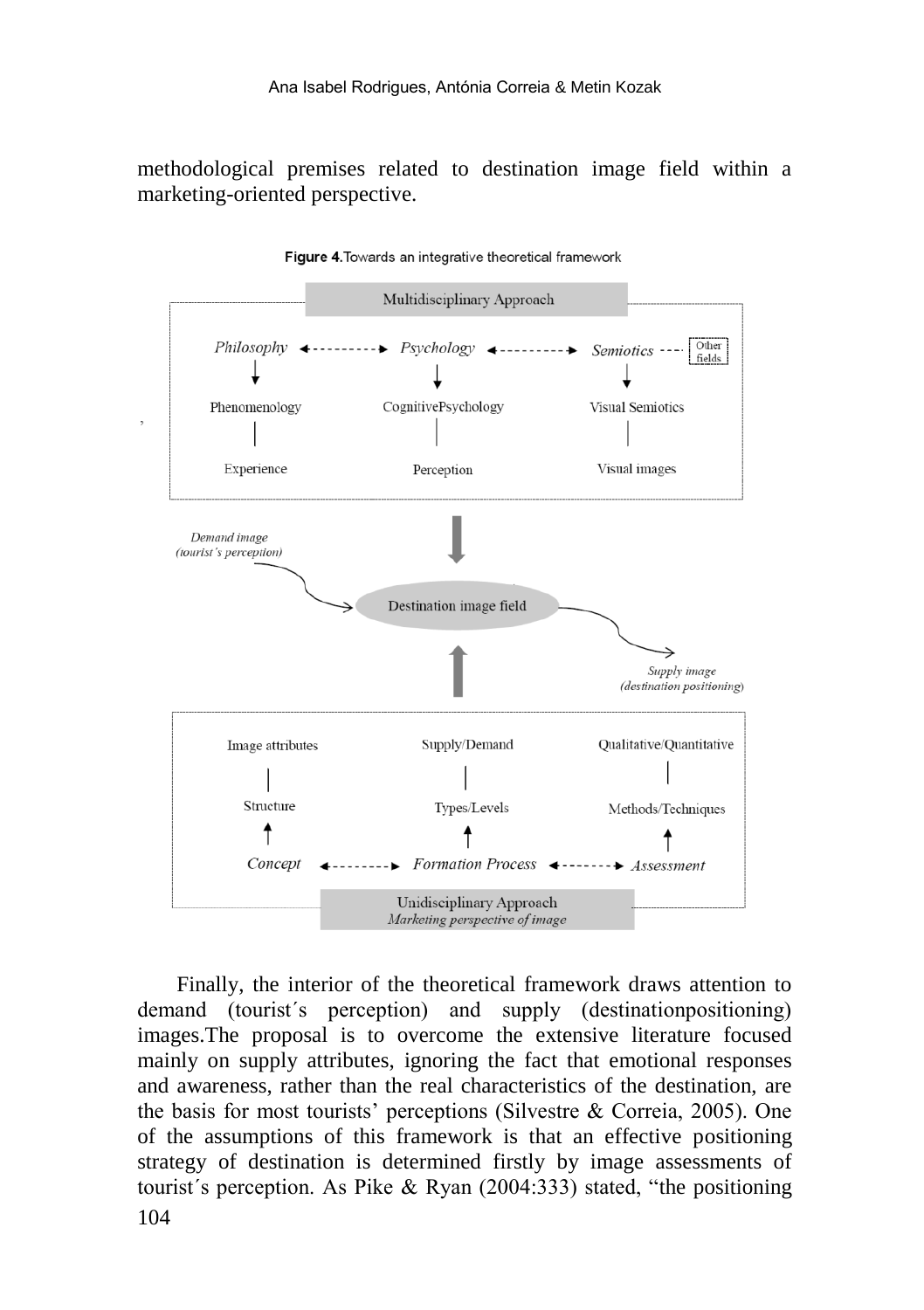#### *TOURISMOS: AN INTERNATIONAL MULTIDISCIPLINARY JOURNAL OF TOURISM* Volume 6, Number 3, Winter 2011, pp. 93-110 UDC: 338.48+640(050)

is underpinned by the philosophy of understanding and meeting unique consumer needs." Therefore, studies on tourist satisfaction (Kozak, 2001, 2003; Kozak & Rimmington, 2000) and perceptions evaluation are of paramount importance in image research. The tourist´s perceptions and destination positioning are interrelated concepts. The former leads to the latter.

### **CONCLUSIONS AND IMPLICATIONS**

The meaning, nature and formation of destination image are extremely important for both academics and practitioners in tourism. Researchers have demonstrated its high practical importance for destination management, marketing, and branding. Nevertheless, the emergence of destination image field has been non-linear over the last four decades of research. Although the associated theoretical development is characterized as being ambiguous and inconsistent, this construct seems to have a great potential for crossing different insights and contributions from several disciplines. Having this in mind, this paper has established the basis for future work in two ways: (1) by reflecting on image and destination image establishing a pretheoretic specification of the domain under study; and (2) by proposing a theoretical framework grounded on multidisciplinarity, as an alternative approach.

From the review of image and destination image concepts a basic assumption has emerged, indicating that the `elastic referentiality´ of image construct and, consequently, destination image demands for a multidisciplinary approach. The image construct field is essentially multidisciplinary in nature, where different aspects are covered by different disciplines. Even in the case of a particularly more disciplineoriented research program concerning image (e.g. marketing), several insights can contribute to its execution. As an example, philosophical perspective helps to understand theoretical foundation of image; psychology concentrates on image formation; and semiotics focuses on image interpretation. The different domains of image are related to one another as part of a whole.

With regard to the proposed theoretical framework, this paper argues that a research related to image destination cannot be conducted without relying on an holistic conception of knowledge. Therefore, any research program on image must rely on an interlaced contribution of several disciplines, and not just a collection of conclusions from individual fields of research (Eckardt, 2001). One of the most important challenges with this alternative approach is to integrate findings and theories into a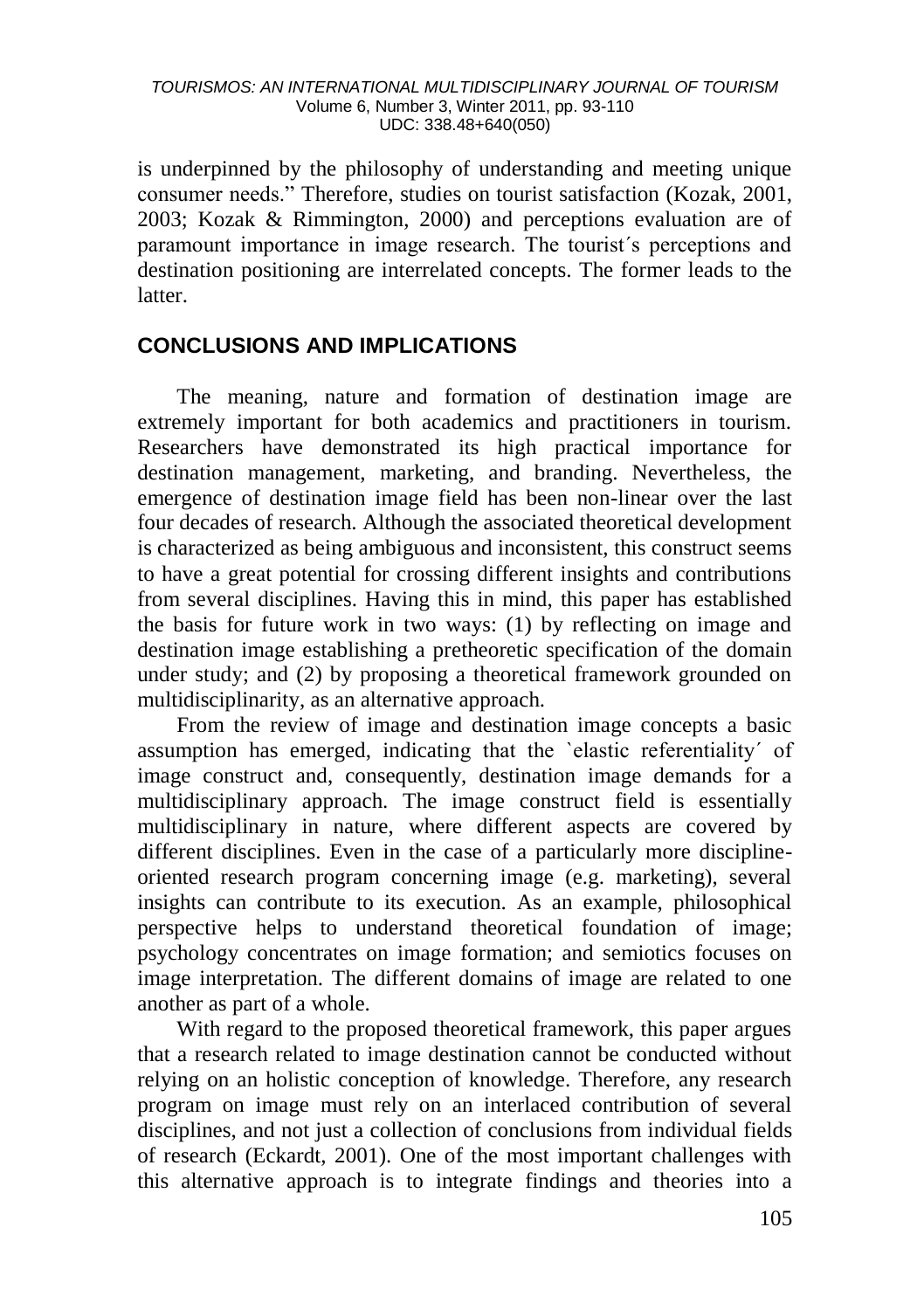recognizable specific *destination image field* beyond disciplines boundaries. This integrative theoretical framework will be improved in future work, within the context of a destination image research applied to the largest man-made lake in Europe, Alqueva Lake in Portugal.

Finally, several implications of this multidisciplinary approach should be addressed at this stage of the research. Firstly,from a theoretical perspective, despite conceptual deviations, it is clear that destination image construct has been of great significance in tourism. This alternative approach will highlight the potential of this construct since it crosses the boundaries of several disciplines. An holistic perspective of destination image – in contrast to the unidisciplinary perspective will allow to established a kind of `intellectual linkages´ among otherwise isolated researchers, enriching the body of knowledge. It is assumed that the researchers interested in image domain will be looking for linkages to the work of others, providing a forum to exchange ideas. Furthermore, this approach recognizes destination image as an *umbrella concept*, providing a way to organize a large body of knowledge (Hirsch & Levin, 1999). Individually these theories, concepts and methodologies remain piece meals.

Secondly, practical implications are related to a more global perspective on how tourists perceive the destination. Marketers not only evaluate the perceptions according to a marketing point of view, aiming to promote the destination efficiently, but also consider other insights. It is a way to get out of the rational 4Ps box (product, price, place, and promotion) which is constrained by conventional economic theories of rationality. The practices and academic inquiries into destination image are mainly framed by conventional unidisciplinary understandings of destinations. A multidisciplinary assessment of a destination image will not only follow a conventional and business-oriented line of thought, but will also take into account a sociocultural perspective. Tourist's perceptions are measured based on meaningful experiences and not only on linear and narrow evaluations. Most of the image studies hold a strong preference for quantitative techniques. Further study will combine quantitative and qualitative methods. It is expected that the integrative theoretical framework grounded on the multidisciplinary approach proposed may contribute to an `intellectual dialogue´ among different disciplines, bringing the destination image construct outside of the conventional marketing constraints.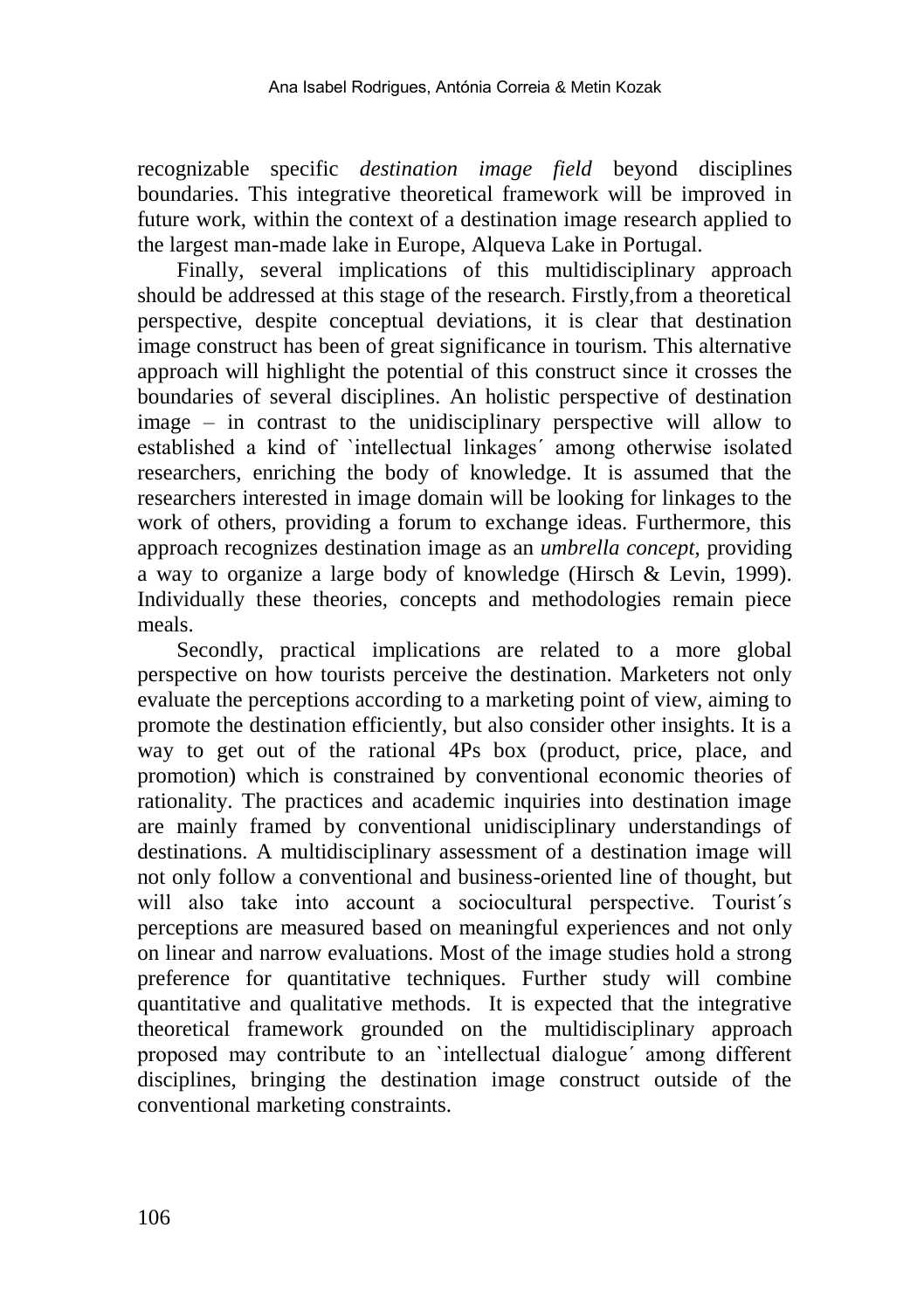### **REFERENCES**

- Ahmed, Z. (1991). The influence on the components of a state´s tourist image on product positioning strategy. *Tourism Management*, Vol. 12, No.2, pp.331- 340.
- Boorstin, D. (1992). *The Image: a Guide to Pseudo-Events in America.* New York, Vintage Books.
- Botterill, T.D. & Crompton, J.L. (1996). Two case studies exploring the nature of tourist´s experience.*Journal of Leisure Research*, Vol. 28, No.1, pp.57-82.
- Boulding, K.E. (1956). *The Image: Knowledge and Life in Society.* Ann Arbor, University of Michigain Press.
- Bramwell, B. & Rawding, L. (1996). Tourism marketing images of industrial cities. *Annals of Tourism Research*, Vol. 23, No.1, pp.201-221.
- Buhalis, D. (2000). Marketing the competitive destination of the future. *Tourism Management,* Vol. 21, pp.97-116.
- Chon, K.S. (1990). The role of destination image in tourism: a review and discussion. *Revue du Tourisme*, Vol. 2, pp.2-9.
- Cooper, C., Fletcher, J., Gilbert, D. & Wanhill, S. (1998). *Tourism Principles and Practice*. London, Addison Wesley Longman.
- Costa, J. (1992). *Imagen Pública: Una Ingeniería Social*. Madrid, Fundesco.
- Cresswell, T. (2004). *Place: a Short Introduction*. London, Blackwell Publishing.
- Crompton, J.L. (1979). An assessment of the image of Mexico as a vacation and the influence of geographical location upon that image*. Journal of Travel Research*, Vol. 17, No.4, pp.18-23.
- Crouch, G.I. & Ritchie, J.R. (2000). The competitive destination: a sustainability perspective. *Tourism Management*, Vol. 21, No.1, pp.1-7.
- Echtner, C. (1999). The semiotic paradigm: implications for tourism research. *Tourism Management*, Vol. 20, No.1, pp.47-57.
- Echtner, C. & Ritchie, B. (1991). The meaning and measurement of destination image, *Journal of Tourism Studies,* Vol. 2, No.2, pp.2-12.
- Echtner, C. & Ritchie, B. (1993). The measurement of destination image: an empirical assessment. *Journal of Travel Research,* Vol. 31, No.4, pp.3-13.
- Echtner, C. & Ritchie, B. (2003). The meaning and measurement of destination image. *Journal of Tourism Studies*, Vol. 14, No.1, pp.37-48.
- Eysenck, M. & Keane, M. (1990). *Cognitive Psychology: a Student´s Handbook.* London, Lawrence Erlbaum.
- Fakeye, P.C. & Crompton, J.L. (1991). Image differences between prospective, first-time, and repeat visitors to the Lower Rio Grande Valley. *Journal of Travel Research,* Vol. 30, No.2, pp.10-16.
- Font, X. (1997). Managing the tourist destination´s image. *Journal of Vacation Marketing*,Vol. 3, No.2, pp.123-131.
- Gallarza, G., Saura G. & Garcia H. (2002). Destination image: towards a conceptualframework. *Annals of Tourism Research,* Vol. 29, No.1, pp.56- 78.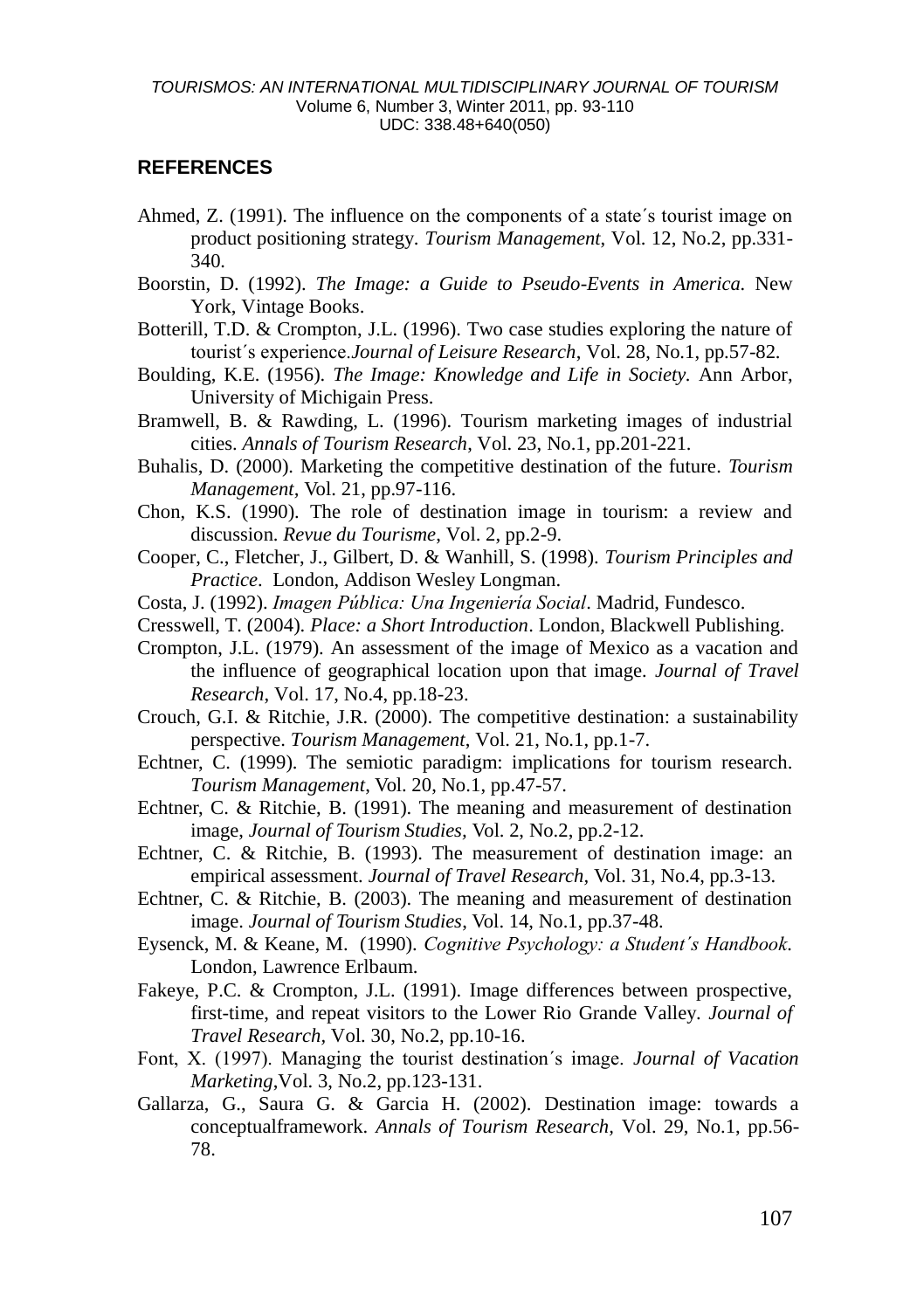- Gartner, W.C. (1993). Image formation process. *Journal of Travel and Tourism Marketing*, Vol. 2, No.2/3, pp.191-215.
- Gunn, A.C. (1972). *Vacationscape: Designing Tourist Regions.* USA, University of Texas.
- Hirsch, P.M. & Levin, D.Z. (1999). Umbrella advocates versus validity police: a life-cycle model. *Organization Science*, Vol. 10, No.2, pp.199-212.
- Holloway, C. (1995). *Marketing for Tourism*. London, Addison Wesley Longman.
- Hunt, J.D. (1975). Image as a Factor in Tourism Development. *Journal of Travel Research,* Vol. 13, (Winter), pp.1-7.
- Kastenholz, E. (2002). The role and marketing implications of destinations images on tourist behavior: the case of northern Portugal *(Unpublished PhD thesis*). Aveiro, Portugal, University of Aveiro.
- Kelly, I. & Nankervis, T. (2001). *Visitor Destinations*. Australia, John Wiley & Sons Ltd.
- Kotler, P., Bowen, J. & Makens, J. (1999). *Marketing for Hospitality and Tourism.* London, Prentice Hall International.
- Kozak, M. (2001). Repeaters` behavior at two distinct destinations. *Annals of Tourism Research*, Vol. 28, No.3, pp.784-807.
- Kozak, M. (2003). Measuring tourist satisfaction with multiple destination attributes. *Tourism Analysis,* Vol. 7, No.3-4, pp.229-240.
- Kozak, M. & Rimmington, M. (2000). Tourist satisfaction with Mallorca, Spain as an off-season holiday destination. *Journal of Travel Research*, Vol. 38, No.3, pp.260-269.
- Krippendorf, J. (1971). *Marketing et Tourism.* Suisse, Herber Lang Berne & Peter Lang Francfort.
- Lefebvre, M. (1999). Remarques sur une sémiotique de l ´image. *Semiotica*, Vol. 123, No.1-2, pp.97-114.
- MacInnis, D.J. & Price L.L. (1987). The role of imagery in information processing: review and extensions. *Journal of Consumer Research*, Vol. 13, pp.473-491.
- Martin, H. & Bosque, I.A.R. (2008). Exploring the cognitive-affective nature of destinationimage and the role of psychological factors in its formation. *Tourism Management*, Vol. 29, pp.263-277.
- Mick, D.G. (1986). Consumer research and semiotics: exploring the morphology of signs, symbols, and significance. *Journal of Consumer Research*, Vol. 13 (September), pp.196-213.
- Middleton, V. & Clarke, J. (2004). *Marketing in Travel and Tourism*. Oxford, Butterworth-Heinemann.
- Mirzoeff, N. (2009). *An Introduction to Visual Culture.* London, Routledge.
- Moran, D. (2000). *Introduction to Phenomenology*. London, Routledge.
- Morgan, N. & Pritchard, A. (1999), *Tourism, Promotion and Power*. New York, John Wiley.
- Munar, A.M. (2009). Challenging the Brand. In Living A. Cai, William C. Gartner and A. Maria Munar (Eds.) *Tourism Branding: Communities in Action*, UK: Emerald & Sons.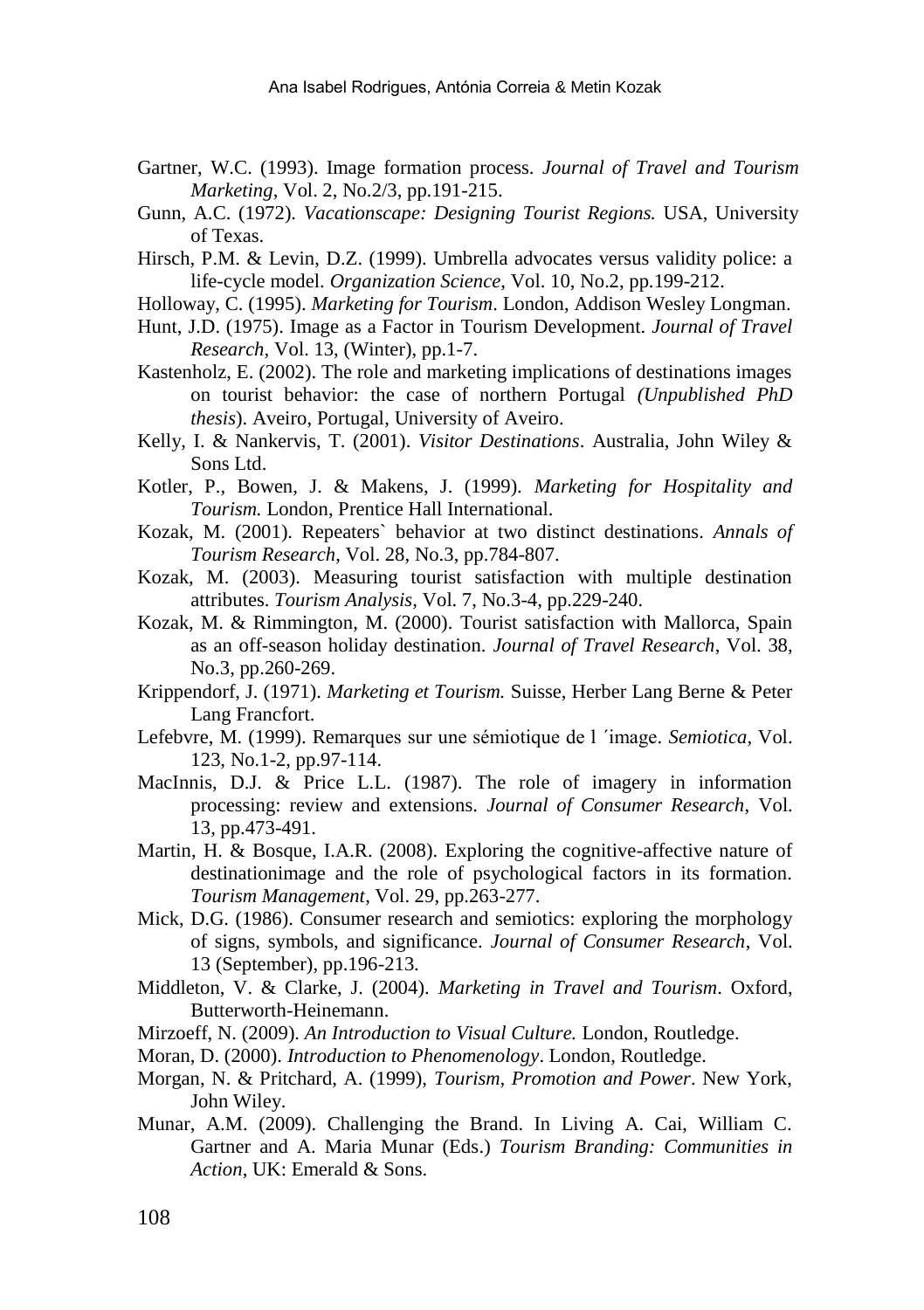#### *TOURISMOS: AN INTERNATIONAL MULTIDISCIPLINARY JOURNAL OF TOURISM* Volume 6, Number 3, Winter 2011, pp. 93-110 UDC: 338.48+640(050)

- Murphy, P., Pritchard, M. & Brock, S. (2000). The destination product and its impact on traveller perceptions. *Tourism Management*, Vol. 21, pp.43-52.
- Pearce, P. (1988). *The Ulysees Factor.* New-York, Springer-Verlag.
- Pennington, J.W. & Thomsen, R.C. (2010). A Semiotic model of destination representations applied to cultural and heritage tourism marketing. *Scandinavian Journal of Hospitality and Tourism*, Vol. 10, No.1, pp.33-53.
- Pike, S. (2002). Destination image analysis: a review of 142 papers from 1973 to 2000. *Tourism Management*, Vol. 23, pp.541-549.
- Pike, S. & Ryan, C. (2004). Destination positioning analysis trough a comparison of cognitive, affective, and conative perceptions. *Journal of Travel Research*, Vol. 42 (May), pp.333-342.
- Rodrigues, A., Correia, A. & Kozak, M. (2010). A Multidisciplinary Approach on Destination Image Concept. Poster presented at the Consumer Behavior in Tourism Symposium 2010 (CBTS 2010), held at the Competence Centre in Tourism Management and Tourism Economics (TOMTE) of Free University of Bolzano, December 1-4, 2010 Brunek, South Tyrol, Italy. [Abstract available online: http://cbts2010.unibz.it]
- Rodrigues, A. (2004). The contribution of marketing communication in destination image formation process: the case of Alentejo *(Unpublished MSc thesis*). Lisbon, Portugal: Lisbon University Institute (ISCTE-IUL).
- Schmoll, G.A. (1977). *Tourism Promotion.*London, Tourism International Press.
- Seaton, A.V. (1996). The Marketing Concept in Tourism. In A.V. Seaton and M.M. Bennet (Eds.) *Marketing Tourism Products,* London: International Thomson Business Press.
- Silvestre, A. & Correia, A. (2005). A second-order factor analysis model measuring tourist´soverall image of Algarve (Portugal). *Tourism Economics,* Vol. 11, No.4, pp.539-554.
- Stepchenkova, S. & Mills, J.E. (2010). Destination image: a meta-analysis of 2000-2007 research*. Journal of Hospitality Marketing & Management*, Vol. 19, pp.575-609.
- Stern, B., Zinkhan, G. & Jaju, A. (2001). Marketing images. Construct definition, measurement issues, and theory development. *Marketing Theory*, Vol. 1, No.2, pp.201-224.
- Tasci, A.D.A., Gartner, W. C. & Cavusgil, T.S. (2007). Conceptualization and operationalization of destination image. *Journal of Hospitality and Tourism Research,* Vol. 31, No.2, pp.194-223.
- Tasci, A. & Kozak, M. (2006). Destination brands *vs* destinations images: do we know what we mean? *Journal of Vacation Marketing*, Vol. 12, No.4, pp.299-317.
- Tribe, J. (2002). The philosophic practitioner. *Annals of Tourism Research,* Vol. 29, No.2, pp.338-357.

*SUBMITTED: APRIL 2011 REVISION SUBMITTED: AUGUST 2011*